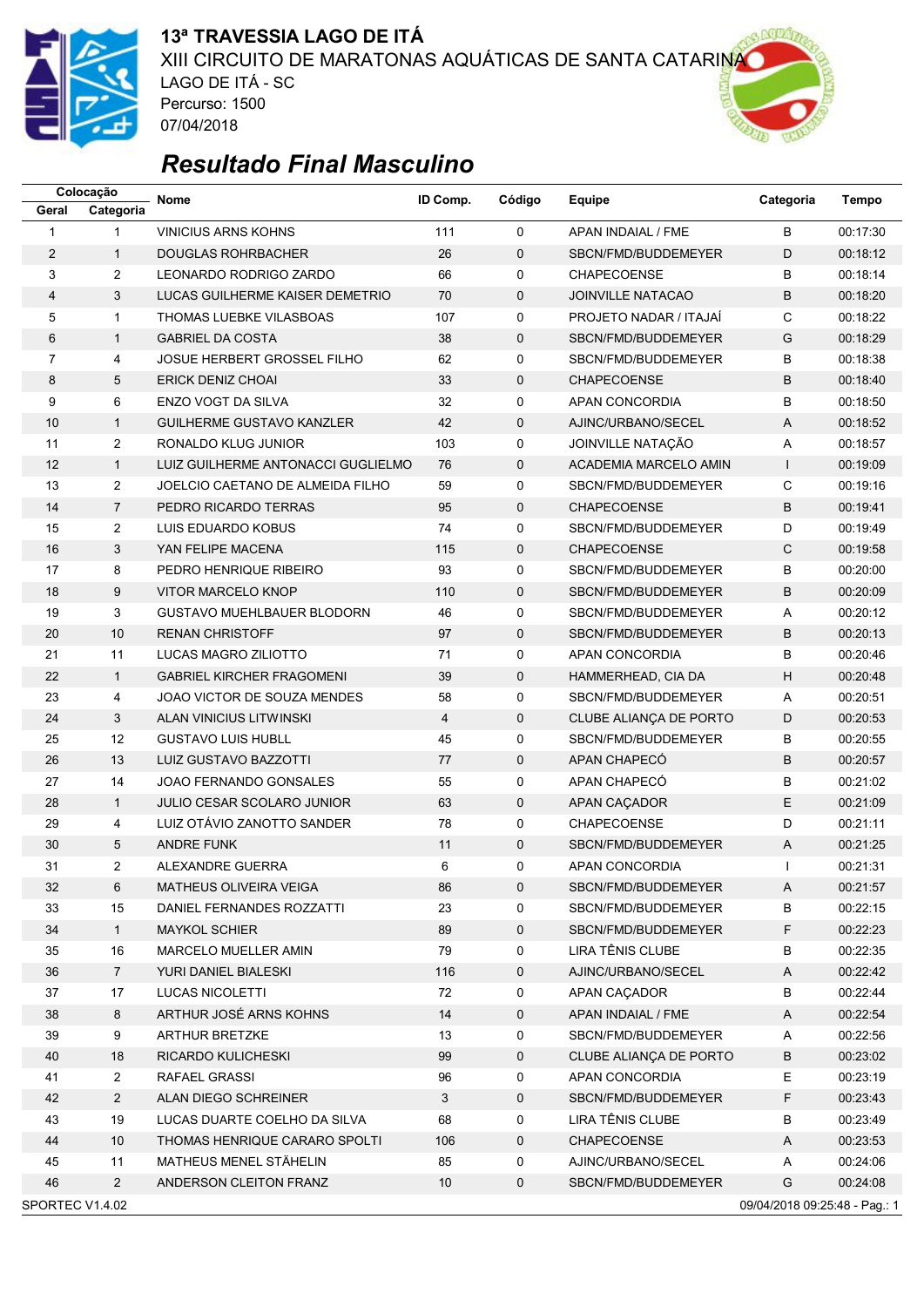

### **13ª TRAVESSIA LAGO DE ITÁ** XIII CIRCUITO DE MARATONAS AQUÁTICAS DE SANTA CATARINA LAGO DE ITÁ - SC Percurso: 1500 07/04/2018



# *Resultado Final Masculino*

| 5<br>47<br><b>LUCAS SCHALY</b><br>73<br>$\mathbf 0$<br>D<br>00:24:14<br>AABB JOAÇABA<br>B<br>48<br>20<br>LUCAS BASEGGIO VENDRUSCOLO<br>67<br>0<br>APAN CONCORDIA<br>00:24:19<br>82<br>Κ<br>00:24:22<br>49<br><b>MARCOS BUDDEMEYER</b><br>0<br>$\mathbf{1}$<br>SBCN/FMD/BUDDEMEYER<br>3<br>WILLIAM CÉSAR ZIEMBIKIEWICZ<br>113<br>G<br>50<br>$\mathbf 0$<br>SBCN/FMD/BUDDEMEYER<br>00:24:29<br>19<br>J<br>51<br>$\mathbf{1}$<br>0<br>00:24:46<br>CARLOS TRAUTWEIN BERGAMASCHI<br>SBCN/FMD/BUDDEMEYER<br>B<br>52<br>21<br><b>CARLOS WAHL FILHO</b><br>20<br>0<br>CLUBE ALIANÇA DE PORTO<br>00:24:56<br>B<br>53<br>22<br><b>GUILHERME LUIZ SUTILLE</b><br>43<br>0<br>APAN CHAPECÓ<br>00:25:07<br>54<br>12<br>5<br>$\mathbf 0$<br>A<br>00:25:16<br>ALEXANDRE DE OLIVEIRA RIBAS<br>SBCN/FMD/BUDDEMEYER<br>B<br>23<br>16<br>0<br>55<br>ARTUR EDUARDO KLOSTER FLEITH<br>00:25:22<br>CLUBE ALIANÇA DE PORTO<br>56<br>13<br><b>ARTHUR MOMOLI</b><br>15<br>0<br><b>CHAPECOENSE</b><br>A<br>00:25:24<br>57<br>C<br>4<br>JOAO PEDRO SOLAGNA<br>56<br>0<br>APAN CAÇADOR<br>00:25:25<br>$\mathbf{1}$<br>22<br>$\mathbf 0$<br>LIRA TÊNIS CLUBE<br>L<br>58<br><b>CYRANO BRASIL NETO</b><br>00:25:27<br>B<br>59<br>24<br>ROGER HEINZ FUKS<br>100<br>0<br>APAN CAÇADOR<br>00:25:41<br>APAN CAÇADOR<br>B<br>00:26:15<br>60<br>25<br>LEONARDO GOMES ABATTI DA SILVA<br>65<br>$\mathbf 0$<br><b>IDEMAR EUGÊNIO TIEPO</b><br>$\overline{2}$<br><b>CHAPECOENSE - NEW</b><br>κ<br>00:26:26<br>61<br>50<br>0<br>62<br>$\overline{2}$<br>9<br>$\mathbf 0$<br>J<br><b>ANDERSEN SAITO</b><br><b>CHAPECOENSE</b><br>00:26:30<br>$\overline{2}$<br>80<br>H<br>63<br><b>MARCELO TASCHEK</b><br>0<br>SBCN/FMD/BUDDEMEYER<br>00:26:40<br>B<br>64<br>26<br><b>GUSTAVO FRIEDRICH JAKOBI</b><br>44<br>$\mathbf 0$<br>CLUBE ALIANÇA DE PORTO<br>00:26:49<br>112<br>ATVO - ASSOCIAÇÃO DE<br>G<br>65<br>4<br>WAGNER MITSUO NAGAO DE ABREU<br>0<br>00:26:51<br>E<br>3<br>25<br>$\mathbf 0$<br>66<br>SBCN/FMD/BUDDEMEYER<br>00:27:09<br><b>DJONATHAM KRATSCH</b><br>3<br>CENTRO AQUÁTICO KAIO<br>J<br>67<br>FERNANDO MONTEIRO ROCHA JR<br>36<br>0<br>00:27:15<br>$\mathbf 0$<br>B<br>68<br>27<br><b>MARCOS EDUARDO RIBAS</b><br>83<br>APAN CAÇADOR<br>00:27:24<br>5<br>C<br>69<br>0<br>APAN CAÇADOR<br>69<br>LUCAS FIGUEROA SPANHOLO<br>00:27:27<br>P<br>$\mathbf 0$<br>PARALÍMPICOS KRONA FT<br>70<br>$\mathbf{1}$<br>196<br>00:28:15<br>UBIRAJARA THOMAZELLI<br>P<br>$\overline{2}$<br>197<br>PARALÍMPICOS KRONA FT<br>00:28:19<br>71<br>VANDERLEI PEDRO QUINTINO<br>0<br>$\mathbf{I}$<br>72<br>3<br>34<br>$\mathbf 0$<br>SBCN/FMD/BUDDEMEYER<br>00:28:22<br>EVANDRO BAUM<br>Κ<br>73<br>3<br>87<br>00:28:26<br><b>MAURICIO JORDAN</b><br>0<br>CIRCULO MILITAR DO PARANA<br>H<br>74<br>3<br>104<br>$\mathbf 0$<br>CHAPECOENSE<br>00:28:32<br>RUI PEDRO HERMES<br>75<br>$\overline{2}$<br>40<br>00:28:42<br><b>GERALDO HENRIQUE SCHEFFER</b><br>0<br>CIRCULO MILITAR DO PARANA<br>L<br>н<br>00:28:48<br>76<br>4<br><b>GREGORI BIGOLIN TORMEN</b><br>41<br>$\mathbf 0$<br><b>CLARAMAX</b><br>G<br>5<br>21<br>SBCN/FMD/BUDDEMEYER<br>00:28:51<br>77<br><b>CLAYTON FENDRICH</b><br>0<br>LUIZ AUGUSTO PADILHA<br>APAN CAÇADOR<br>00:29:01<br>78<br>4<br>75<br>0<br>L<br>79<br>EDU STEFFEN FILHO<br>30<br>00:29:17<br>3<br>0<br>WINNER-LAGES-SC<br>L<br>F<br>80<br>3<br>ROGES WILIANS DEBORTOLLI FIAMETTI<br>101<br>$\mathbf 0$<br>MARLEY SAÚDE &<br>00:29:22<br>J<br>81<br>4<br>MIGUELANGELO CURY<br>90<br>0<br>APAN CAÇADOR<br>00:30:26<br>CIRCULO MILITAR DO PARANÁ<br>82<br>$\mathbf{1}$<br><b>VICENTE PICUSSA</b><br>109<br>00:30:29<br>0<br>M<br>83<br>5<br><b>JOACHIM GERECHT</b><br>53<br>0<br><b>LAS LUNAS</b><br>J<br>00:30:32<br>Ε<br>84<br>4<br><b>EDUARDO FERNANDES</b><br>31<br>$\mathbf 0$<br><b>JBC JR - IMBITUBA</b><br>00:30:35<br>85<br>4<br>PEDRO LORENZI<br>94<br>0<br><b>SICREDI</b><br>L<br>00:31:13<br>LIRA TÊNIS CLUBE<br>86<br>5<br>ROMERITO DE QUEIROZ<br>102<br>$\mathbf 0$<br>L<br>00:31:27<br>87<br>198<br><b>CORPO DE BOMBEIROS</b><br>6<br><b>ISMAEL MATEUS PIVA</b><br>0<br>G<br>00:32:41<br>E.<br>88<br>5<br>EDUARDO JUNIOR ZILI<br>200<br>$\mathbf 0$<br><b>CORPO DE BOMBEIROS</b><br>00:33:01<br>89<br>6<br>IVAN CORREA DA CUNHA<br>51<br>0<br>SBCN/FMD/BUDDEMEYER<br>Г<br>00:33:49<br>90<br>5<br><b>HERBERT HEIMANN</b><br>49<br>$\mathbf 0$<br>SBCN/FMD/BUDDEMEYER<br>$\mathsf{I}$<br>00:33:51<br>91<br>6<br>J<br><b>MAURICIO VOIGT</b><br>88<br>0<br>SBCN/FMD/BUDDEMEYER<br>00:33:54<br>92<br>$\overline{7}$<br>$\pmb{0}$<br>ATVO - ASSOCIAÇÃO DE<br>G<br>29<br>00:34:14<br>EDILSON CASAGRANDE<br>SPORTEC V1.4.02<br>09/04/2018 09:25:48 - Pag.: 2 |       | Colocação | <b>Nome</b> | ID Comp. | Código | Equipe | Categoria | <b>Tempo</b> |
|--------------------------------------------------------------------------------------------------------------------------------------------------------------------------------------------------------------------------------------------------------------------------------------------------------------------------------------------------------------------------------------------------------------------------------------------------------------------------------------------------------------------------------------------------------------------------------------------------------------------------------------------------------------------------------------------------------------------------------------------------------------------------------------------------------------------------------------------------------------------------------------------------------------------------------------------------------------------------------------------------------------------------------------------------------------------------------------------------------------------------------------------------------------------------------------------------------------------------------------------------------------------------------------------------------------------------------------------------------------------------------------------------------------------------------------------------------------------------------------------------------------------------------------------------------------------------------------------------------------------------------------------------------------------------------------------------------------------------------------------------------------------------------------------------------------------------------------------------------------------------------------------------------------------------------------------------------------------------------------------------------------------------------------------------------------------------------------------------------------------------------------------------------------------------------------------------------------------------------------------------------------------------------------------------------------------------------------------------------------------------------------------------------------------------------------------------------------------------------------------------------------------------------------------------------------------------------------------------------------------------------------------------------------------------------------------------------------------------------------------------------------------------------------------------------------------------------------------------------------------------------------------------------------------------------------------------------------------------------------------------------------------------------------------------------------------------------------------------------------------------------------------------------------------------------------------------------------------------------------------------------------------------------------------------------------------------------------------------------------------------------------------------------------------------------------------------------------------------------------------------------------------------------------------------------------------------------------------------------------------------------------------------------------------------------------------------------------------------------------------------------------------------------------------------------------------------------------------------------------------------------------------------------------------------------------------------------------------------------------------------------------------------------------------------------------------------------------------------------------------------------------------------------------------------------------------------------------------------------------------------------------------------------------------------------------------------------------------------------------------------------------------------------------------------------------------------------------------------------------------------------------------------------------------------------------------------------------------------------------------------------------------|-------|-----------|-------------|----------|--------|--------|-----------|--------------|
|                                                                                                                                                                                                                                                                                                                                                                                                                                                                                                                                                                                                                                                                                                                                                                                                                                                                                                                                                                                                                                                                                                                                                                                                                                                                                                                                                                                                                                                                                                                                                                                                                                                                                                                                                                                                                                                                                                                                                                                                                                                                                                                                                                                                                                                                                                                                                                                                                                                                                                                                                                                                                                                                                                                                                                                                                                                                                                                                                                                                                                                                                                                                                                                                                                                                                                                                                                                                                                                                                                                                                                                                                                                                                                                                                                                                                                                                                                                                                                                                                                                                                                                                                                                                                                                                                                                                                                                                                                                                                                                                                                                                                                            | Geral | Categoria |             |          |        |        |           |              |
|                                                                                                                                                                                                                                                                                                                                                                                                                                                                                                                                                                                                                                                                                                                                                                                                                                                                                                                                                                                                                                                                                                                                                                                                                                                                                                                                                                                                                                                                                                                                                                                                                                                                                                                                                                                                                                                                                                                                                                                                                                                                                                                                                                                                                                                                                                                                                                                                                                                                                                                                                                                                                                                                                                                                                                                                                                                                                                                                                                                                                                                                                                                                                                                                                                                                                                                                                                                                                                                                                                                                                                                                                                                                                                                                                                                                                                                                                                                                                                                                                                                                                                                                                                                                                                                                                                                                                                                                                                                                                                                                                                                                                                            |       |           |             |          |        |        |           |              |
|                                                                                                                                                                                                                                                                                                                                                                                                                                                                                                                                                                                                                                                                                                                                                                                                                                                                                                                                                                                                                                                                                                                                                                                                                                                                                                                                                                                                                                                                                                                                                                                                                                                                                                                                                                                                                                                                                                                                                                                                                                                                                                                                                                                                                                                                                                                                                                                                                                                                                                                                                                                                                                                                                                                                                                                                                                                                                                                                                                                                                                                                                                                                                                                                                                                                                                                                                                                                                                                                                                                                                                                                                                                                                                                                                                                                                                                                                                                                                                                                                                                                                                                                                                                                                                                                                                                                                                                                                                                                                                                                                                                                                                            |       |           |             |          |        |        |           |              |
|                                                                                                                                                                                                                                                                                                                                                                                                                                                                                                                                                                                                                                                                                                                                                                                                                                                                                                                                                                                                                                                                                                                                                                                                                                                                                                                                                                                                                                                                                                                                                                                                                                                                                                                                                                                                                                                                                                                                                                                                                                                                                                                                                                                                                                                                                                                                                                                                                                                                                                                                                                                                                                                                                                                                                                                                                                                                                                                                                                                                                                                                                                                                                                                                                                                                                                                                                                                                                                                                                                                                                                                                                                                                                                                                                                                                                                                                                                                                                                                                                                                                                                                                                                                                                                                                                                                                                                                                                                                                                                                                                                                                                                            |       |           |             |          |        |        |           |              |
|                                                                                                                                                                                                                                                                                                                                                                                                                                                                                                                                                                                                                                                                                                                                                                                                                                                                                                                                                                                                                                                                                                                                                                                                                                                                                                                                                                                                                                                                                                                                                                                                                                                                                                                                                                                                                                                                                                                                                                                                                                                                                                                                                                                                                                                                                                                                                                                                                                                                                                                                                                                                                                                                                                                                                                                                                                                                                                                                                                                                                                                                                                                                                                                                                                                                                                                                                                                                                                                                                                                                                                                                                                                                                                                                                                                                                                                                                                                                                                                                                                                                                                                                                                                                                                                                                                                                                                                                                                                                                                                                                                                                                                            |       |           |             |          |        |        |           |              |
|                                                                                                                                                                                                                                                                                                                                                                                                                                                                                                                                                                                                                                                                                                                                                                                                                                                                                                                                                                                                                                                                                                                                                                                                                                                                                                                                                                                                                                                                                                                                                                                                                                                                                                                                                                                                                                                                                                                                                                                                                                                                                                                                                                                                                                                                                                                                                                                                                                                                                                                                                                                                                                                                                                                                                                                                                                                                                                                                                                                                                                                                                                                                                                                                                                                                                                                                                                                                                                                                                                                                                                                                                                                                                                                                                                                                                                                                                                                                                                                                                                                                                                                                                                                                                                                                                                                                                                                                                                                                                                                                                                                                                                            |       |           |             |          |        |        |           |              |
|                                                                                                                                                                                                                                                                                                                                                                                                                                                                                                                                                                                                                                                                                                                                                                                                                                                                                                                                                                                                                                                                                                                                                                                                                                                                                                                                                                                                                                                                                                                                                                                                                                                                                                                                                                                                                                                                                                                                                                                                                                                                                                                                                                                                                                                                                                                                                                                                                                                                                                                                                                                                                                                                                                                                                                                                                                                                                                                                                                                                                                                                                                                                                                                                                                                                                                                                                                                                                                                                                                                                                                                                                                                                                                                                                                                                                                                                                                                                                                                                                                                                                                                                                                                                                                                                                                                                                                                                                                                                                                                                                                                                                                            |       |           |             |          |        |        |           |              |
|                                                                                                                                                                                                                                                                                                                                                                                                                                                                                                                                                                                                                                                                                                                                                                                                                                                                                                                                                                                                                                                                                                                                                                                                                                                                                                                                                                                                                                                                                                                                                                                                                                                                                                                                                                                                                                                                                                                                                                                                                                                                                                                                                                                                                                                                                                                                                                                                                                                                                                                                                                                                                                                                                                                                                                                                                                                                                                                                                                                                                                                                                                                                                                                                                                                                                                                                                                                                                                                                                                                                                                                                                                                                                                                                                                                                                                                                                                                                                                                                                                                                                                                                                                                                                                                                                                                                                                                                                                                                                                                                                                                                                                            |       |           |             |          |        |        |           |              |
|                                                                                                                                                                                                                                                                                                                                                                                                                                                                                                                                                                                                                                                                                                                                                                                                                                                                                                                                                                                                                                                                                                                                                                                                                                                                                                                                                                                                                                                                                                                                                                                                                                                                                                                                                                                                                                                                                                                                                                                                                                                                                                                                                                                                                                                                                                                                                                                                                                                                                                                                                                                                                                                                                                                                                                                                                                                                                                                                                                                                                                                                                                                                                                                                                                                                                                                                                                                                                                                                                                                                                                                                                                                                                                                                                                                                                                                                                                                                                                                                                                                                                                                                                                                                                                                                                                                                                                                                                                                                                                                                                                                                                                            |       |           |             |          |        |        |           |              |
|                                                                                                                                                                                                                                                                                                                                                                                                                                                                                                                                                                                                                                                                                                                                                                                                                                                                                                                                                                                                                                                                                                                                                                                                                                                                                                                                                                                                                                                                                                                                                                                                                                                                                                                                                                                                                                                                                                                                                                                                                                                                                                                                                                                                                                                                                                                                                                                                                                                                                                                                                                                                                                                                                                                                                                                                                                                                                                                                                                                                                                                                                                                                                                                                                                                                                                                                                                                                                                                                                                                                                                                                                                                                                                                                                                                                                                                                                                                                                                                                                                                                                                                                                                                                                                                                                                                                                                                                                                                                                                                                                                                                                                            |       |           |             |          |        |        |           |              |
|                                                                                                                                                                                                                                                                                                                                                                                                                                                                                                                                                                                                                                                                                                                                                                                                                                                                                                                                                                                                                                                                                                                                                                                                                                                                                                                                                                                                                                                                                                                                                                                                                                                                                                                                                                                                                                                                                                                                                                                                                                                                                                                                                                                                                                                                                                                                                                                                                                                                                                                                                                                                                                                                                                                                                                                                                                                                                                                                                                                                                                                                                                                                                                                                                                                                                                                                                                                                                                                                                                                                                                                                                                                                                                                                                                                                                                                                                                                                                                                                                                                                                                                                                                                                                                                                                                                                                                                                                                                                                                                                                                                                                                            |       |           |             |          |        |        |           |              |
|                                                                                                                                                                                                                                                                                                                                                                                                                                                                                                                                                                                                                                                                                                                                                                                                                                                                                                                                                                                                                                                                                                                                                                                                                                                                                                                                                                                                                                                                                                                                                                                                                                                                                                                                                                                                                                                                                                                                                                                                                                                                                                                                                                                                                                                                                                                                                                                                                                                                                                                                                                                                                                                                                                                                                                                                                                                                                                                                                                                                                                                                                                                                                                                                                                                                                                                                                                                                                                                                                                                                                                                                                                                                                                                                                                                                                                                                                                                                                                                                                                                                                                                                                                                                                                                                                                                                                                                                                                                                                                                                                                                                                                            |       |           |             |          |        |        |           |              |
|                                                                                                                                                                                                                                                                                                                                                                                                                                                                                                                                                                                                                                                                                                                                                                                                                                                                                                                                                                                                                                                                                                                                                                                                                                                                                                                                                                                                                                                                                                                                                                                                                                                                                                                                                                                                                                                                                                                                                                                                                                                                                                                                                                                                                                                                                                                                                                                                                                                                                                                                                                                                                                                                                                                                                                                                                                                                                                                                                                                                                                                                                                                                                                                                                                                                                                                                                                                                                                                                                                                                                                                                                                                                                                                                                                                                                                                                                                                                                                                                                                                                                                                                                                                                                                                                                                                                                                                                                                                                                                                                                                                                                                            |       |           |             |          |        |        |           |              |
|                                                                                                                                                                                                                                                                                                                                                                                                                                                                                                                                                                                                                                                                                                                                                                                                                                                                                                                                                                                                                                                                                                                                                                                                                                                                                                                                                                                                                                                                                                                                                                                                                                                                                                                                                                                                                                                                                                                                                                                                                                                                                                                                                                                                                                                                                                                                                                                                                                                                                                                                                                                                                                                                                                                                                                                                                                                                                                                                                                                                                                                                                                                                                                                                                                                                                                                                                                                                                                                                                                                                                                                                                                                                                                                                                                                                                                                                                                                                                                                                                                                                                                                                                                                                                                                                                                                                                                                                                                                                                                                                                                                                                                            |       |           |             |          |        |        |           |              |
|                                                                                                                                                                                                                                                                                                                                                                                                                                                                                                                                                                                                                                                                                                                                                                                                                                                                                                                                                                                                                                                                                                                                                                                                                                                                                                                                                                                                                                                                                                                                                                                                                                                                                                                                                                                                                                                                                                                                                                                                                                                                                                                                                                                                                                                                                                                                                                                                                                                                                                                                                                                                                                                                                                                                                                                                                                                                                                                                                                                                                                                                                                                                                                                                                                                                                                                                                                                                                                                                                                                                                                                                                                                                                                                                                                                                                                                                                                                                                                                                                                                                                                                                                                                                                                                                                                                                                                                                                                                                                                                                                                                                                                            |       |           |             |          |        |        |           |              |
|                                                                                                                                                                                                                                                                                                                                                                                                                                                                                                                                                                                                                                                                                                                                                                                                                                                                                                                                                                                                                                                                                                                                                                                                                                                                                                                                                                                                                                                                                                                                                                                                                                                                                                                                                                                                                                                                                                                                                                                                                                                                                                                                                                                                                                                                                                                                                                                                                                                                                                                                                                                                                                                                                                                                                                                                                                                                                                                                                                                                                                                                                                                                                                                                                                                                                                                                                                                                                                                                                                                                                                                                                                                                                                                                                                                                                                                                                                                                                                                                                                                                                                                                                                                                                                                                                                                                                                                                                                                                                                                                                                                                                                            |       |           |             |          |        |        |           |              |
|                                                                                                                                                                                                                                                                                                                                                                                                                                                                                                                                                                                                                                                                                                                                                                                                                                                                                                                                                                                                                                                                                                                                                                                                                                                                                                                                                                                                                                                                                                                                                                                                                                                                                                                                                                                                                                                                                                                                                                                                                                                                                                                                                                                                                                                                                                                                                                                                                                                                                                                                                                                                                                                                                                                                                                                                                                                                                                                                                                                                                                                                                                                                                                                                                                                                                                                                                                                                                                                                                                                                                                                                                                                                                                                                                                                                                                                                                                                                                                                                                                                                                                                                                                                                                                                                                                                                                                                                                                                                                                                                                                                                                                            |       |           |             |          |        |        |           |              |
|                                                                                                                                                                                                                                                                                                                                                                                                                                                                                                                                                                                                                                                                                                                                                                                                                                                                                                                                                                                                                                                                                                                                                                                                                                                                                                                                                                                                                                                                                                                                                                                                                                                                                                                                                                                                                                                                                                                                                                                                                                                                                                                                                                                                                                                                                                                                                                                                                                                                                                                                                                                                                                                                                                                                                                                                                                                                                                                                                                                                                                                                                                                                                                                                                                                                                                                                                                                                                                                                                                                                                                                                                                                                                                                                                                                                                                                                                                                                                                                                                                                                                                                                                                                                                                                                                                                                                                                                                                                                                                                                                                                                                                            |       |           |             |          |        |        |           |              |
|                                                                                                                                                                                                                                                                                                                                                                                                                                                                                                                                                                                                                                                                                                                                                                                                                                                                                                                                                                                                                                                                                                                                                                                                                                                                                                                                                                                                                                                                                                                                                                                                                                                                                                                                                                                                                                                                                                                                                                                                                                                                                                                                                                                                                                                                                                                                                                                                                                                                                                                                                                                                                                                                                                                                                                                                                                                                                                                                                                                                                                                                                                                                                                                                                                                                                                                                                                                                                                                                                                                                                                                                                                                                                                                                                                                                                                                                                                                                                                                                                                                                                                                                                                                                                                                                                                                                                                                                                                                                                                                                                                                                                                            |       |           |             |          |        |        |           |              |
|                                                                                                                                                                                                                                                                                                                                                                                                                                                                                                                                                                                                                                                                                                                                                                                                                                                                                                                                                                                                                                                                                                                                                                                                                                                                                                                                                                                                                                                                                                                                                                                                                                                                                                                                                                                                                                                                                                                                                                                                                                                                                                                                                                                                                                                                                                                                                                                                                                                                                                                                                                                                                                                                                                                                                                                                                                                                                                                                                                                                                                                                                                                                                                                                                                                                                                                                                                                                                                                                                                                                                                                                                                                                                                                                                                                                                                                                                                                                                                                                                                                                                                                                                                                                                                                                                                                                                                                                                                                                                                                                                                                                                                            |       |           |             |          |        |        |           |              |
|                                                                                                                                                                                                                                                                                                                                                                                                                                                                                                                                                                                                                                                                                                                                                                                                                                                                                                                                                                                                                                                                                                                                                                                                                                                                                                                                                                                                                                                                                                                                                                                                                                                                                                                                                                                                                                                                                                                                                                                                                                                                                                                                                                                                                                                                                                                                                                                                                                                                                                                                                                                                                                                                                                                                                                                                                                                                                                                                                                                                                                                                                                                                                                                                                                                                                                                                                                                                                                                                                                                                                                                                                                                                                                                                                                                                                                                                                                                                                                                                                                                                                                                                                                                                                                                                                                                                                                                                                                                                                                                                                                                                                                            |       |           |             |          |        |        |           |              |
|                                                                                                                                                                                                                                                                                                                                                                                                                                                                                                                                                                                                                                                                                                                                                                                                                                                                                                                                                                                                                                                                                                                                                                                                                                                                                                                                                                                                                                                                                                                                                                                                                                                                                                                                                                                                                                                                                                                                                                                                                                                                                                                                                                                                                                                                                                                                                                                                                                                                                                                                                                                                                                                                                                                                                                                                                                                                                                                                                                                                                                                                                                                                                                                                                                                                                                                                                                                                                                                                                                                                                                                                                                                                                                                                                                                                                                                                                                                                                                                                                                                                                                                                                                                                                                                                                                                                                                                                                                                                                                                                                                                                                                            |       |           |             |          |        |        |           |              |
|                                                                                                                                                                                                                                                                                                                                                                                                                                                                                                                                                                                                                                                                                                                                                                                                                                                                                                                                                                                                                                                                                                                                                                                                                                                                                                                                                                                                                                                                                                                                                                                                                                                                                                                                                                                                                                                                                                                                                                                                                                                                                                                                                                                                                                                                                                                                                                                                                                                                                                                                                                                                                                                                                                                                                                                                                                                                                                                                                                                                                                                                                                                                                                                                                                                                                                                                                                                                                                                                                                                                                                                                                                                                                                                                                                                                                                                                                                                                                                                                                                                                                                                                                                                                                                                                                                                                                                                                                                                                                                                                                                                                                                            |       |           |             |          |        |        |           |              |
|                                                                                                                                                                                                                                                                                                                                                                                                                                                                                                                                                                                                                                                                                                                                                                                                                                                                                                                                                                                                                                                                                                                                                                                                                                                                                                                                                                                                                                                                                                                                                                                                                                                                                                                                                                                                                                                                                                                                                                                                                                                                                                                                                                                                                                                                                                                                                                                                                                                                                                                                                                                                                                                                                                                                                                                                                                                                                                                                                                                                                                                                                                                                                                                                                                                                                                                                                                                                                                                                                                                                                                                                                                                                                                                                                                                                                                                                                                                                                                                                                                                                                                                                                                                                                                                                                                                                                                                                                                                                                                                                                                                                                                            |       |           |             |          |        |        |           |              |
|                                                                                                                                                                                                                                                                                                                                                                                                                                                                                                                                                                                                                                                                                                                                                                                                                                                                                                                                                                                                                                                                                                                                                                                                                                                                                                                                                                                                                                                                                                                                                                                                                                                                                                                                                                                                                                                                                                                                                                                                                                                                                                                                                                                                                                                                                                                                                                                                                                                                                                                                                                                                                                                                                                                                                                                                                                                                                                                                                                                                                                                                                                                                                                                                                                                                                                                                                                                                                                                                                                                                                                                                                                                                                                                                                                                                                                                                                                                                                                                                                                                                                                                                                                                                                                                                                                                                                                                                                                                                                                                                                                                                                                            |       |           |             |          |        |        |           |              |
|                                                                                                                                                                                                                                                                                                                                                                                                                                                                                                                                                                                                                                                                                                                                                                                                                                                                                                                                                                                                                                                                                                                                                                                                                                                                                                                                                                                                                                                                                                                                                                                                                                                                                                                                                                                                                                                                                                                                                                                                                                                                                                                                                                                                                                                                                                                                                                                                                                                                                                                                                                                                                                                                                                                                                                                                                                                                                                                                                                                                                                                                                                                                                                                                                                                                                                                                                                                                                                                                                                                                                                                                                                                                                                                                                                                                                                                                                                                                                                                                                                                                                                                                                                                                                                                                                                                                                                                                                                                                                                                                                                                                                                            |       |           |             |          |        |        |           |              |
|                                                                                                                                                                                                                                                                                                                                                                                                                                                                                                                                                                                                                                                                                                                                                                                                                                                                                                                                                                                                                                                                                                                                                                                                                                                                                                                                                                                                                                                                                                                                                                                                                                                                                                                                                                                                                                                                                                                                                                                                                                                                                                                                                                                                                                                                                                                                                                                                                                                                                                                                                                                                                                                                                                                                                                                                                                                                                                                                                                                                                                                                                                                                                                                                                                                                                                                                                                                                                                                                                                                                                                                                                                                                                                                                                                                                                                                                                                                                                                                                                                                                                                                                                                                                                                                                                                                                                                                                                                                                                                                                                                                                                                            |       |           |             |          |        |        |           |              |
|                                                                                                                                                                                                                                                                                                                                                                                                                                                                                                                                                                                                                                                                                                                                                                                                                                                                                                                                                                                                                                                                                                                                                                                                                                                                                                                                                                                                                                                                                                                                                                                                                                                                                                                                                                                                                                                                                                                                                                                                                                                                                                                                                                                                                                                                                                                                                                                                                                                                                                                                                                                                                                                                                                                                                                                                                                                                                                                                                                                                                                                                                                                                                                                                                                                                                                                                                                                                                                                                                                                                                                                                                                                                                                                                                                                                                                                                                                                                                                                                                                                                                                                                                                                                                                                                                                                                                                                                                                                                                                                                                                                                                                            |       |           |             |          |        |        |           |              |
|                                                                                                                                                                                                                                                                                                                                                                                                                                                                                                                                                                                                                                                                                                                                                                                                                                                                                                                                                                                                                                                                                                                                                                                                                                                                                                                                                                                                                                                                                                                                                                                                                                                                                                                                                                                                                                                                                                                                                                                                                                                                                                                                                                                                                                                                                                                                                                                                                                                                                                                                                                                                                                                                                                                                                                                                                                                                                                                                                                                                                                                                                                                                                                                                                                                                                                                                                                                                                                                                                                                                                                                                                                                                                                                                                                                                                                                                                                                                                                                                                                                                                                                                                                                                                                                                                                                                                                                                                                                                                                                                                                                                                                            |       |           |             |          |        |        |           |              |
|                                                                                                                                                                                                                                                                                                                                                                                                                                                                                                                                                                                                                                                                                                                                                                                                                                                                                                                                                                                                                                                                                                                                                                                                                                                                                                                                                                                                                                                                                                                                                                                                                                                                                                                                                                                                                                                                                                                                                                                                                                                                                                                                                                                                                                                                                                                                                                                                                                                                                                                                                                                                                                                                                                                                                                                                                                                                                                                                                                                                                                                                                                                                                                                                                                                                                                                                                                                                                                                                                                                                                                                                                                                                                                                                                                                                                                                                                                                                                                                                                                                                                                                                                                                                                                                                                                                                                                                                                                                                                                                                                                                                                                            |       |           |             |          |        |        |           |              |
|                                                                                                                                                                                                                                                                                                                                                                                                                                                                                                                                                                                                                                                                                                                                                                                                                                                                                                                                                                                                                                                                                                                                                                                                                                                                                                                                                                                                                                                                                                                                                                                                                                                                                                                                                                                                                                                                                                                                                                                                                                                                                                                                                                                                                                                                                                                                                                                                                                                                                                                                                                                                                                                                                                                                                                                                                                                                                                                                                                                                                                                                                                                                                                                                                                                                                                                                                                                                                                                                                                                                                                                                                                                                                                                                                                                                                                                                                                                                                                                                                                                                                                                                                                                                                                                                                                                                                                                                                                                                                                                                                                                                                                            |       |           |             |          |        |        |           |              |
|                                                                                                                                                                                                                                                                                                                                                                                                                                                                                                                                                                                                                                                                                                                                                                                                                                                                                                                                                                                                                                                                                                                                                                                                                                                                                                                                                                                                                                                                                                                                                                                                                                                                                                                                                                                                                                                                                                                                                                                                                                                                                                                                                                                                                                                                                                                                                                                                                                                                                                                                                                                                                                                                                                                                                                                                                                                                                                                                                                                                                                                                                                                                                                                                                                                                                                                                                                                                                                                                                                                                                                                                                                                                                                                                                                                                                                                                                                                                                                                                                                                                                                                                                                                                                                                                                                                                                                                                                                                                                                                                                                                                                                            |       |           |             |          |        |        |           |              |
|                                                                                                                                                                                                                                                                                                                                                                                                                                                                                                                                                                                                                                                                                                                                                                                                                                                                                                                                                                                                                                                                                                                                                                                                                                                                                                                                                                                                                                                                                                                                                                                                                                                                                                                                                                                                                                                                                                                                                                                                                                                                                                                                                                                                                                                                                                                                                                                                                                                                                                                                                                                                                                                                                                                                                                                                                                                                                                                                                                                                                                                                                                                                                                                                                                                                                                                                                                                                                                                                                                                                                                                                                                                                                                                                                                                                                                                                                                                                                                                                                                                                                                                                                                                                                                                                                                                                                                                                                                                                                                                                                                                                                                            |       |           |             |          |        |        |           |              |
|                                                                                                                                                                                                                                                                                                                                                                                                                                                                                                                                                                                                                                                                                                                                                                                                                                                                                                                                                                                                                                                                                                                                                                                                                                                                                                                                                                                                                                                                                                                                                                                                                                                                                                                                                                                                                                                                                                                                                                                                                                                                                                                                                                                                                                                                                                                                                                                                                                                                                                                                                                                                                                                                                                                                                                                                                                                                                                                                                                                                                                                                                                                                                                                                                                                                                                                                                                                                                                                                                                                                                                                                                                                                                                                                                                                                                                                                                                                                                                                                                                                                                                                                                                                                                                                                                                                                                                                                                                                                                                                                                                                                                                            |       |           |             |          |        |        |           |              |
|                                                                                                                                                                                                                                                                                                                                                                                                                                                                                                                                                                                                                                                                                                                                                                                                                                                                                                                                                                                                                                                                                                                                                                                                                                                                                                                                                                                                                                                                                                                                                                                                                                                                                                                                                                                                                                                                                                                                                                                                                                                                                                                                                                                                                                                                                                                                                                                                                                                                                                                                                                                                                                                                                                                                                                                                                                                                                                                                                                                                                                                                                                                                                                                                                                                                                                                                                                                                                                                                                                                                                                                                                                                                                                                                                                                                                                                                                                                                                                                                                                                                                                                                                                                                                                                                                                                                                                                                                                                                                                                                                                                                                                            |       |           |             |          |        |        |           |              |
|                                                                                                                                                                                                                                                                                                                                                                                                                                                                                                                                                                                                                                                                                                                                                                                                                                                                                                                                                                                                                                                                                                                                                                                                                                                                                                                                                                                                                                                                                                                                                                                                                                                                                                                                                                                                                                                                                                                                                                                                                                                                                                                                                                                                                                                                                                                                                                                                                                                                                                                                                                                                                                                                                                                                                                                                                                                                                                                                                                                                                                                                                                                                                                                                                                                                                                                                                                                                                                                                                                                                                                                                                                                                                                                                                                                                                                                                                                                                                                                                                                                                                                                                                                                                                                                                                                                                                                                                                                                                                                                                                                                                                                            |       |           |             |          |        |        |           |              |
|                                                                                                                                                                                                                                                                                                                                                                                                                                                                                                                                                                                                                                                                                                                                                                                                                                                                                                                                                                                                                                                                                                                                                                                                                                                                                                                                                                                                                                                                                                                                                                                                                                                                                                                                                                                                                                                                                                                                                                                                                                                                                                                                                                                                                                                                                                                                                                                                                                                                                                                                                                                                                                                                                                                                                                                                                                                                                                                                                                                                                                                                                                                                                                                                                                                                                                                                                                                                                                                                                                                                                                                                                                                                                                                                                                                                                                                                                                                                                                                                                                                                                                                                                                                                                                                                                                                                                                                                                                                                                                                                                                                                                                            |       |           |             |          |        |        |           |              |
|                                                                                                                                                                                                                                                                                                                                                                                                                                                                                                                                                                                                                                                                                                                                                                                                                                                                                                                                                                                                                                                                                                                                                                                                                                                                                                                                                                                                                                                                                                                                                                                                                                                                                                                                                                                                                                                                                                                                                                                                                                                                                                                                                                                                                                                                                                                                                                                                                                                                                                                                                                                                                                                                                                                                                                                                                                                                                                                                                                                                                                                                                                                                                                                                                                                                                                                                                                                                                                                                                                                                                                                                                                                                                                                                                                                                                                                                                                                                                                                                                                                                                                                                                                                                                                                                                                                                                                                                                                                                                                                                                                                                                                            |       |           |             |          |        |        |           |              |
|                                                                                                                                                                                                                                                                                                                                                                                                                                                                                                                                                                                                                                                                                                                                                                                                                                                                                                                                                                                                                                                                                                                                                                                                                                                                                                                                                                                                                                                                                                                                                                                                                                                                                                                                                                                                                                                                                                                                                                                                                                                                                                                                                                                                                                                                                                                                                                                                                                                                                                                                                                                                                                                                                                                                                                                                                                                                                                                                                                                                                                                                                                                                                                                                                                                                                                                                                                                                                                                                                                                                                                                                                                                                                                                                                                                                                                                                                                                                                                                                                                                                                                                                                                                                                                                                                                                                                                                                                                                                                                                                                                                                                                            |       |           |             |          |        |        |           |              |
|                                                                                                                                                                                                                                                                                                                                                                                                                                                                                                                                                                                                                                                                                                                                                                                                                                                                                                                                                                                                                                                                                                                                                                                                                                                                                                                                                                                                                                                                                                                                                                                                                                                                                                                                                                                                                                                                                                                                                                                                                                                                                                                                                                                                                                                                                                                                                                                                                                                                                                                                                                                                                                                                                                                                                                                                                                                                                                                                                                                                                                                                                                                                                                                                                                                                                                                                                                                                                                                                                                                                                                                                                                                                                                                                                                                                                                                                                                                                                                                                                                                                                                                                                                                                                                                                                                                                                                                                                                                                                                                                                                                                                                            |       |           |             |          |        |        |           |              |
|                                                                                                                                                                                                                                                                                                                                                                                                                                                                                                                                                                                                                                                                                                                                                                                                                                                                                                                                                                                                                                                                                                                                                                                                                                                                                                                                                                                                                                                                                                                                                                                                                                                                                                                                                                                                                                                                                                                                                                                                                                                                                                                                                                                                                                                                                                                                                                                                                                                                                                                                                                                                                                                                                                                                                                                                                                                                                                                                                                                                                                                                                                                                                                                                                                                                                                                                                                                                                                                                                                                                                                                                                                                                                                                                                                                                                                                                                                                                                                                                                                                                                                                                                                                                                                                                                                                                                                                                                                                                                                                                                                                                                                            |       |           |             |          |        |        |           |              |
|                                                                                                                                                                                                                                                                                                                                                                                                                                                                                                                                                                                                                                                                                                                                                                                                                                                                                                                                                                                                                                                                                                                                                                                                                                                                                                                                                                                                                                                                                                                                                                                                                                                                                                                                                                                                                                                                                                                                                                                                                                                                                                                                                                                                                                                                                                                                                                                                                                                                                                                                                                                                                                                                                                                                                                                                                                                                                                                                                                                                                                                                                                                                                                                                                                                                                                                                                                                                                                                                                                                                                                                                                                                                                                                                                                                                                                                                                                                                                                                                                                                                                                                                                                                                                                                                                                                                                                                                                                                                                                                                                                                                                                            |       |           |             |          |        |        |           |              |
|                                                                                                                                                                                                                                                                                                                                                                                                                                                                                                                                                                                                                                                                                                                                                                                                                                                                                                                                                                                                                                                                                                                                                                                                                                                                                                                                                                                                                                                                                                                                                                                                                                                                                                                                                                                                                                                                                                                                                                                                                                                                                                                                                                                                                                                                                                                                                                                                                                                                                                                                                                                                                                                                                                                                                                                                                                                                                                                                                                                                                                                                                                                                                                                                                                                                                                                                                                                                                                                                                                                                                                                                                                                                                                                                                                                                                                                                                                                                                                                                                                                                                                                                                                                                                                                                                                                                                                                                                                                                                                                                                                                                                                            |       |           |             |          |        |        |           |              |
|                                                                                                                                                                                                                                                                                                                                                                                                                                                                                                                                                                                                                                                                                                                                                                                                                                                                                                                                                                                                                                                                                                                                                                                                                                                                                                                                                                                                                                                                                                                                                                                                                                                                                                                                                                                                                                                                                                                                                                                                                                                                                                                                                                                                                                                                                                                                                                                                                                                                                                                                                                                                                                                                                                                                                                                                                                                                                                                                                                                                                                                                                                                                                                                                                                                                                                                                                                                                                                                                                                                                                                                                                                                                                                                                                                                                                                                                                                                                                                                                                                                                                                                                                                                                                                                                                                                                                                                                                                                                                                                                                                                                                                            |       |           |             |          |        |        |           |              |
|                                                                                                                                                                                                                                                                                                                                                                                                                                                                                                                                                                                                                                                                                                                                                                                                                                                                                                                                                                                                                                                                                                                                                                                                                                                                                                                                                                                                                                                                                                                                                                                                                                                                                                                                                                                                                                                                                                                                                                                                                                                                                                                                                                                                                                                                                                                                                                                                                                                                                                                                                                                                                                                                                                                                                                                                                                                                                                                                                                                                                                                                                                                                                                                                                                                                                                                                                                                                                                                                                                                                                                                                                                                                                                                                                                                                                                                                                                                                                                                                                                                                                                                                                                                                                                                                                                                                                                                                                                                                                                                                                                                                                                            |       |           |             |          |        |        |           |              |
|                                                                                                                                                                                                                                                                                                                                                                                                                                                                                                                                                                                                                                                                                                                                                                                                                                                                                                                                                                                                                                                                                                                                                                                                                                                                                                                                                                                                                                                                                                                                                                                                                                                                                                                                                                                                                                                                                                                                                                                                                                                                                                                                                                                                                                                                                                                                                                                                                                                                                                                                                                                                                                                                                                                                                                                                                                                                                                                                                                                                                                                                                                                                                                                                                                                                                                                                                                                                                                                                                                                                                                                                                                                                                                                                                                                                                                                                                                                                                                                                                                                                                                                                                                                                                                                                                                                                                                                                                                                                                                                                                                                                                                            |       |           |             |          |        |        |           |              |
|                                                                                                                                                                                                                                                                                                                                                                                                                                                                                                                                                                                                                                                                                                                                                                                                                                                                                                                                                                                                                                                                                                                                                                                                                                                                                                                                                                                                                                                                                                                                                                                                                                                                                                                                                                                                                                                                                                                                                                                                                                                                                                                                                                                                                                                                                                                                                                                                                                                                                                                                                                                                                                                                                                                                                                                                                                                                                                                                                                                                                                                                                                                                                                                                                                                                                                                                                                                                                                                                                                                                                                                                                                                                                                                                                                                                                                                                                                                                                                                                                                                                                                                                                                                                                                                                                                                                                                                                                                                                                                                                                                                                                                            |       |           |             |          |        |        |           |              |
|                                                                                                                                                                                                                                                                                                                                                                                                                                                                                                                                                                                                                                                                                                                                                                                                                                                                                                                                                                                                                                                                                                                                                                                                                                                                                                                                                                                                                                                                                                                                                                                                                                                                                                                                                                                                                                                                                                                                                                                                                                                                                                                                                                                                                                                                                                                                                                                                                                                                                                                                                                                                                                                                                                                                                                                                                                                                                                                                                                                                                                                                                                                                                                                                                                                                                                                                                                                                                                                                                                                                                                                                                                                                                                                                                                                                                                                                                                                                                                                                                                                                                                                                                                                                                                                                                                                                                                                                                                                                                                                                                                                                                                            |       |           |             |          |        |        |           |              |